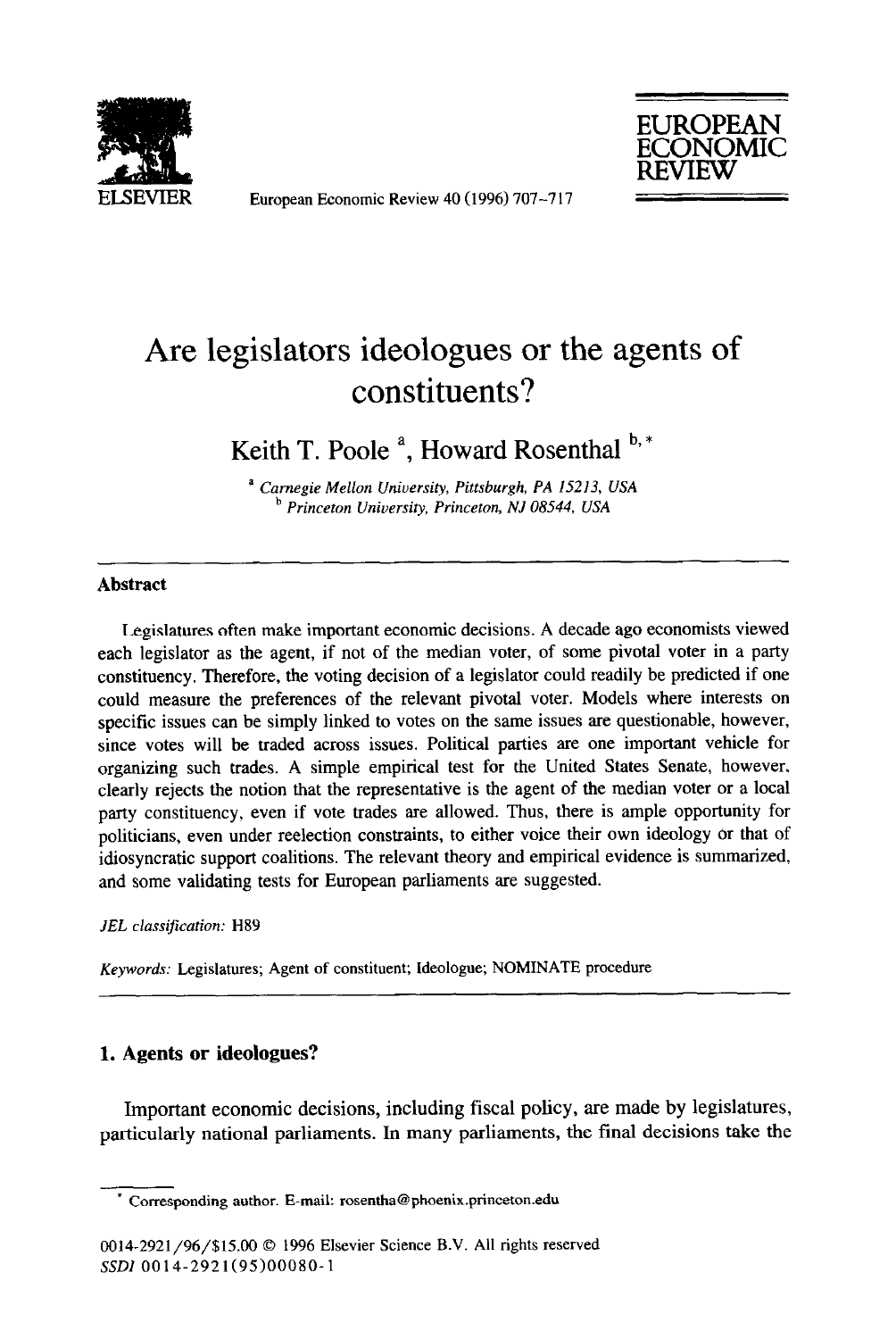form of recorded votes, termed roll calls. Complex and diverse economic interests must be aggregated in the legislative process. What can the roll call record tell us about this process? What is the appropriate theoretical framework for asking empirical questions?

Most of the work of the past two decades can be grouped in terms of two theoretical perspectives. The first will be termed 'economic' or 'principal-agent'. It recognizes that legislatures typically (Israel's Knesset being an exception) serve geographically based constituencies. As a representative or *depute',* the agent must serve the interests of a principal, (Shirking aside, see below.) Who, among thousands of voters, is the principal? The natural candidate was the median voter. The upshot, empirically, was to regress (typically via probit or logit) the Yea-Nay voting decision on aggregated characteristics (e.g., median income) of the constituency. This type of work was popular for about a decade, prominent examples being Kau and Rubin (1979), Kau et al. (1982), Kalt (1981), and Kalt and Zupan (1984). More sophisticated versions of the 'economic' approach either recognized that legislators were influenced by political parties and campaign contributors; as a result, the median voter model might not be the appropriate model for the principal (Peltzman, 1984). Moreover, the voting decisions of legislators would be influenced not just by the characteristics of their principals but by the institutional structure of the legislative process (Gilligan et al., 1989).

The second approach will be termed 'political' or 'ideological'. It recognizes, in the most simple version, that politicians are commonly described as being located on a left-right continuum or, in the United States, a liberal-conservative continuum. The ideological approach is basically atheoretical as to where the ideology comes from. Ideology might be a dash of the principal's preferences, a sprinkle of party discipline, and a pinch of the legislator's personal ideology. Although finding the sources of ideology is an important quest, empirically, the vote can just be regressed on a measure of ideology.

An important contrast between the economic and political approaches is that the economic approach tends to emphasize the specificity of votes on particular issues whereas the political approach sees all votes as reflecting the common force of ideology. For example, Kalt and Zupan (1984), in their study of United States Senate roll call votes on the surface mining of coal, included variables aimed at measuring each state's costs and benefits from mining. In the specific, economic, view, very different alignments of legislators might be expected as different issues get voted on. Coalitions would be ephemeral, and voting patterns unstable. In contrast, the political approach recognizes that votes on issues are linked through coalition behavior in the form of party coalitions, vote trades, logrolls, and so on. Ferejohn (1986), for example, discusses how, in 1964 in the United States House of Representatives, a deal was struck between rural interests seeking higher agricultural subsides and urban interests seeking food consumption subsidies (food stamps) for the poor. In this type of situation, it would not be appropriate to put just agricultural variables on the right-hand side of the agricultural subsidy votes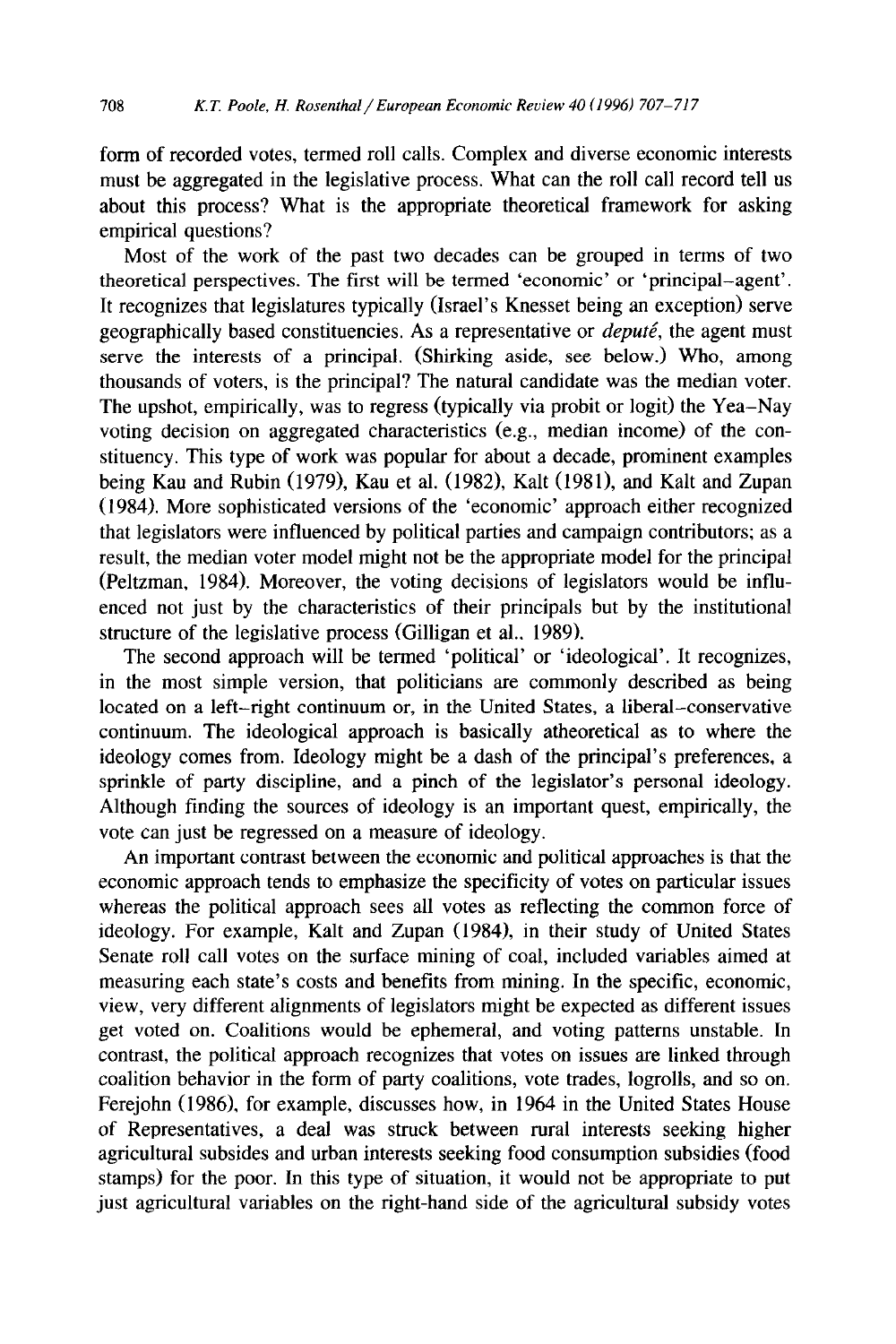and just poverty variables on the right-hand side of the food stamp votes. If fact, in the ideological model, neither type of variable would be very important since coalitions will be stable and simple left-right patterns of voting will occur on nearly every issue.

Political parties are, as argued recently by Cox and McCubbins (1993), important organizations that maintain the stability of coalitions. But the continuum of ideology, as we shall see, does a far better job of describing the data than does party alone. Moderate <sup>1</sup> Democrats provided the necessary votes for the Reagan tax and budget measures in 1981; moderate Republicans are now torpedoing some of the provisions of the 'Contract with America'. One might counter that the need for an 'ideological' measure is just a peculiar feature of the American constitution, which, by not providing for dissolution and endogenous elections, robs parties of a powerful weapon for disciplining legislators. Clearly, however, this institutional difference is but one element of the incentive structure which binds a legislator to his party rather than to the principals in his geographic constituency or to his personal preferences. In the French Fourth Republic, for example, only the Communists failed to show important within-party variation in roll call voting behavior (MacRae, 1966).

How can one measure ideology? An ordinal measure is straightforward. Consider a legislature with  $p$  legislators voting on  $q$  roll calls indexed by  $j$ . Find a simultaneous order of the  $p + q$  objects. On the *j*th roll call, all legislators to the left of  $j$  in the order are assumed to vote one way (either Yea or Nay) and all to the right are assumed to vote the *opposite* way. ' Those who do not vote as assumed are counted as classification errors. As a measure of ideology, find the order which minimizes classification error. There is no fast algorithm available which guarantees finding a global minimum. But an alternating algorithm, described in detail in Poole and Rosenthal (1996, ch. 2) works extremely well in practice.

An important empirical question is whether ideology can be described by a one-dimensional concept. In addition to left-right, we may need to characterize a legislator on a lay-clerical dimension. In part because classification methods are not practical in more than one dimension, we developed NOMINATE, an interval scaling procedure that estimates an ideal point for each legislator in muiti-dimensional space. Roll calls are characterized by two points in the space, one for the Yea outcome, the other for the Nay. Legislators are characterized by utility functions which are additive in a spatial component and an error component. The spatial components are all exponential in Euclidean distance and differ only in the location of the bliss point. The errors satisfy the assumptions of the logit model.

In American political language, moderate denotes centrist positions in distinction to some continental usage where it denotes right-wing positions.

 $<sup>2</sup>$  Abstentions are excluded from the analysis.</sup>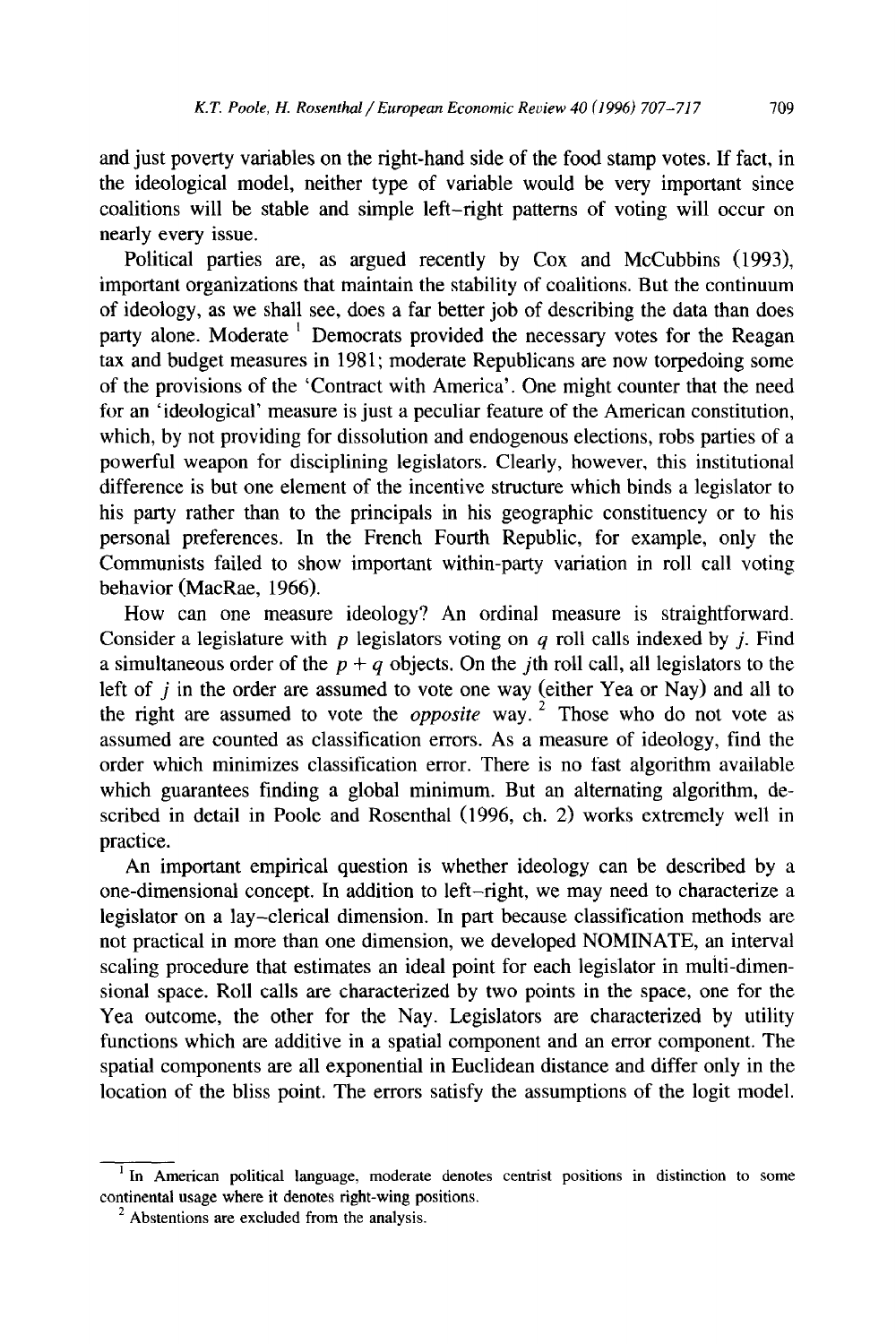Detailed expositions of NOMINATE are available in Poole and Rosenthal (1985b, Poole and Rosenthal (1991a). Briefer expositions can be found in Poole and Rosenthal (1985a, Poole and Rosenthal (1987, Poole and Rosenthal (1991b, Poole and Rosenthal (1993a, Poole and Rosenthal (1993b, Poole and Rosenthal (1994). Applications can be found in Cox and McCubbins (1993), Kiewiet and McCubbins (1991), Myagkov and Kiewiet (1995) and Rothenberg (1994). Recently, Heckman and Snyder (1992) have developed a method that is similar in spirit to NOMI-NATE but based on quadratic utility and uniform error distributions. The results of the two procedures correlate very highly (see Poole and Rosenthal, 1996, chapter 3), particularly in one dimension.

Before proceeding, let us briefly summarize the two approaches. The economic approach leads to empirical models of the form

Prob (Yea Vote) = 
$$
f(X_1, X_2, X_3, X_4)
$$

where  $X_1$  represents a set of variables (e.g., median income) that measure general characteristics of a constituency,  $X_2$  a set of measures of issue-specific characteristics (e.g., the value of railroad capital),  $X<sub>3</sub>$  political party, frequently included because it dramatically improves, much more than any economic variable, the fit of the model, and  $X_4$  some control measure of ideology. The ideological measure is most often the rating published by an 'ideological' interest group, such as the Americans for Democratic Action. These ratings are just weighted sums of roll call vote decisions. Alternatively, as Kalt and Zupan (1984) did in constructing a measure of environmental ideology, one could just put together one's own weighted sum of votes on roll calls on which an interest group had taken a position. In examining 29 interest groups issuing ratings in 1979 and 80, we (Poole and Rosenthal, 1996, ch. 8) found that the ratings were all very highly correlated with the NOMINATE scores (bliss points) for this period. In other words, issue-specific interest groups like the League of Conservation Voters or the United Auto Workers aren't all that issue-specific but just fit into the liberal-conservative mold. Indeed, Poole and Romer (1993) show that results are unchanged in the Kalt and Zupan (1984) model when their issue-specific, pro-environmental index is replaced by the NOMINATE score.

In contrast to the economic approach, the ideological approach is just

Prob (Yea Vote) =  $g$  (Ideology).

Of course, the two approaches can be nested for testing purposes.

A major problem in comparing the economic and political models is that ideology can be measured with very high accuracy whereas economic interests are hard to capture. NOMINATE scores are based on hundreds of roll call votes for each legislator. The locations of the ideal points are very stable, especially so in the last half of the twentieth century. In particular, there is no evidence that defeated or retiring legislators 'shirk' by changing their voting patterns in their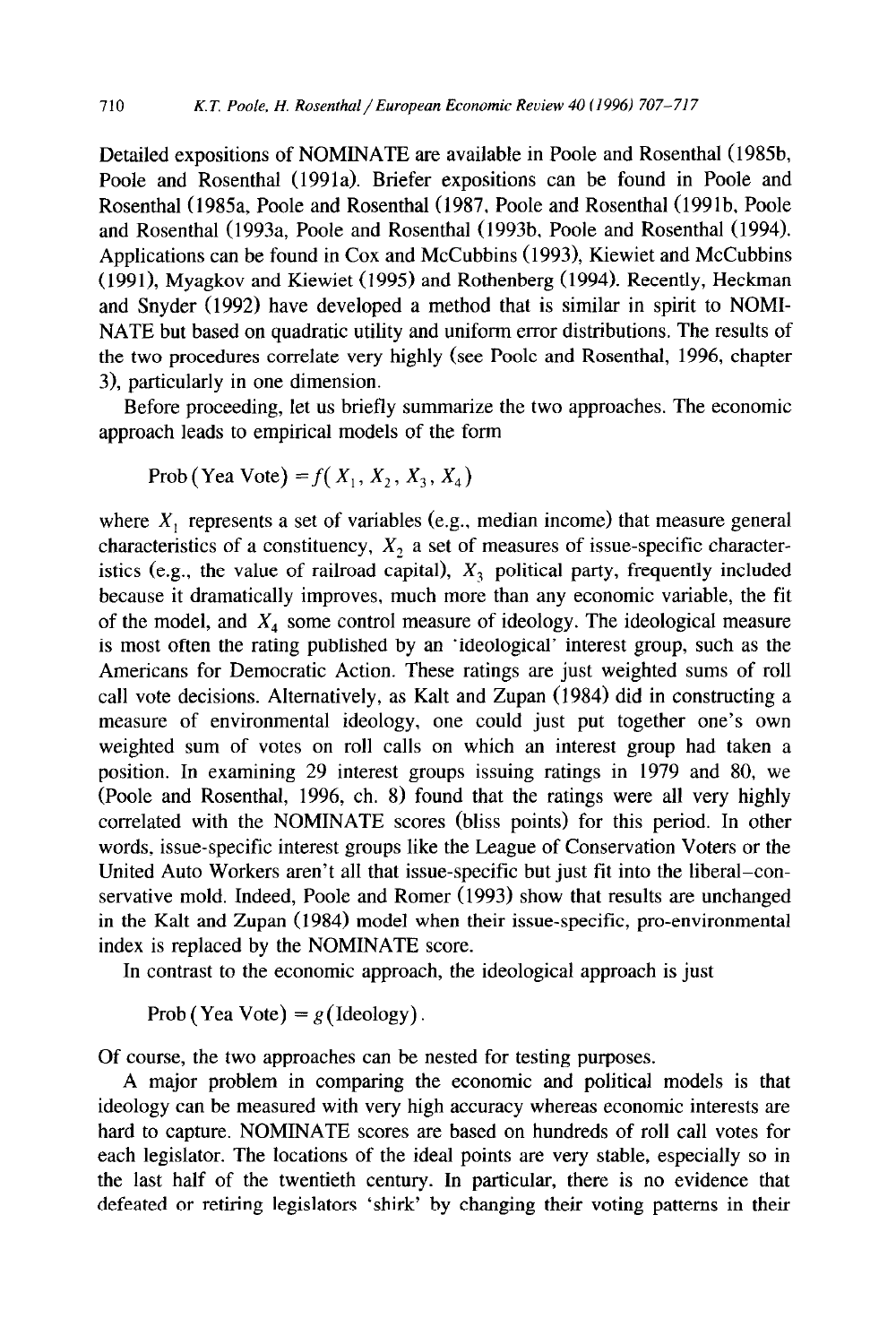final period of service.  $3$  Consequently, it makes little difference if the roll call on the left-hand side is included in the estimation of the ideal point or if the roll calls used to estimate the ideal points span the left-hand side vote or are restricted to precede it.

In contrast, measuring economic interests is a mess. Consider something relatively simple, the level of the minimum wage. To find if a given citizen is better off by raising the minimum wage, one would have to work out the general equilibrium consequences for wages, hours worked, returns to capital, and so on, at the old minimum and the new minimum. To capture these effects in an empirical model, one will be stuck with the best or worst that government data has to offer.

It turns out that, when constituencies have more than one representative, we can avoid all these measurement issues entirely. We can evaluate median voter type economic models in a way that gives the economic approach its best possible chance. That is our next task.

## 2. **Purely economic theories of voting: A failed idea**

The median-voter version of the principal-agent model leads to a straightforward test for the United States Senate. Each state's two senators should vote the same way on all roll calls because they have the same constituency. The test is as follows: on every roll call on which both senators from the state vote, pair, or announce, if both are Yea or both are Nay count two successes.<sup>4</sup> If they vote differently, count one success and one error. This error rate is the minimum a purely economic-median voter model could possibly hope to achieve, even if interests could be measured perfectly. The test guarantees at least 50% successes. It does not count as errors some votes that are against constituent interests, such as two Nays when the senators should have both voted Yea.

The results of this test are shown in Fig. 1, for the first 100 Congresses (1789-1988), and Fig. 2 for Congresses  $80-100$  (1947-1988), as the constituency model. The success rate since the 80th Congress is above 75% only once. On over l/4 of all roll call votes, a state's two senators disagree.

The pure constituency model cannot be saved by claiming that senators could disagree because one senator sold his vote or logrolled in the state's interest. The two senators should still operate as a team and bundle the pricing of their two votes. The buyers of votes should seek out the cheapest states among the sellers.

<sup>&</sup>lt;sup>3</sup> Shirking does occur in the form of lower rates of participation. See Poole and Romer (1993) and Poole and Rosenthal (1996, chapter IO).

<sup>4</sup> We are indebted to Charles Brown for suggesting this test at an NBER conference in 1990. Krehbiel (1993) performs a similar test for the 101st Senate only. He refers to his test as a 'match rate'.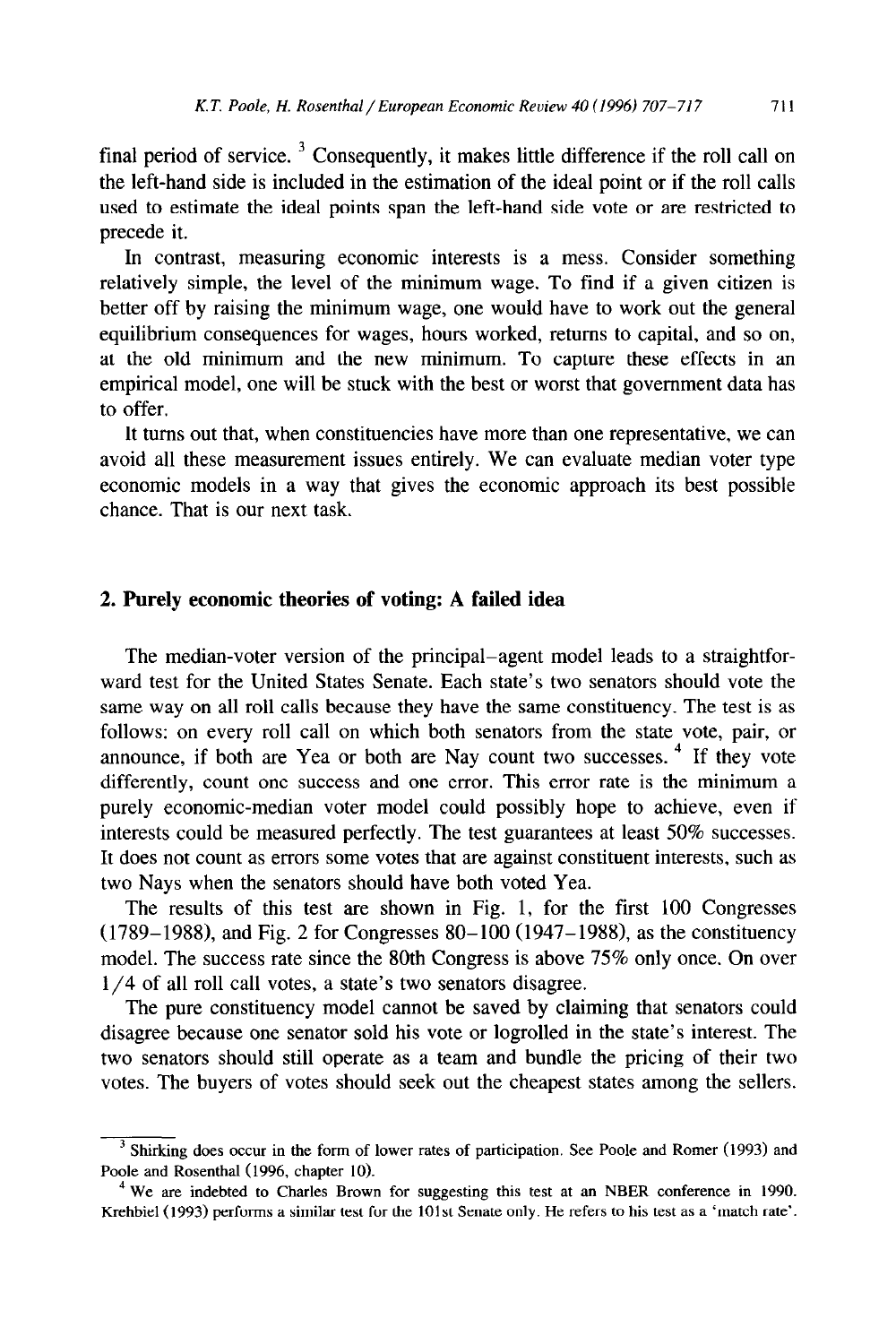Thus pairs of votes from the cheapest states should be bought up to the point where the buyers have enough votes to win on the roll call vote. With the possible exception of the last vote to be bought, one senator from a state should be in a trade if the other senator is in a trade. Even with trading, the constituency model would be expected to be correct for 99 of the 100 senators.

A way out for proponents of economic voting is to hold, as Peltzman (1984) suggests, that each senator represents a state-party constituency rather than the constituency of all the voters in the state. Therefore, we would generously count as errors only discordant votes from two senators of the same party in the state. We refer to this as the 100 party model, as it does not claim, for example, that all Republicans vote together, just that two Republicans from the same state vote together. This model must do better than the constituency model as it can never be in error for a state with a split delegation.

We compare this model with optimal one-dimensional classifications. The classifications were performed separately for each of the 100 Congresses. We also compare it to classifications from the (dynamic) D-NOMINATE model where senator ideal points are constrained to be linear functions of time, measured in the integer Congress number, throughout the career of the senator. The estimation of this model uses all the data for the first 100 Congresses. This model does not always outperform, in terms of classification, the optimal classification model for one dimension. Although there are two dimensions, legislator positions are more



Fig. 1. Classification Success. Model  $-\blacksquare$ - Constituency  $-\blacktriangledown$ - 100 Party  $-\blacksquare$ - D-NOMINATE  $-\triangle$ -Optimal.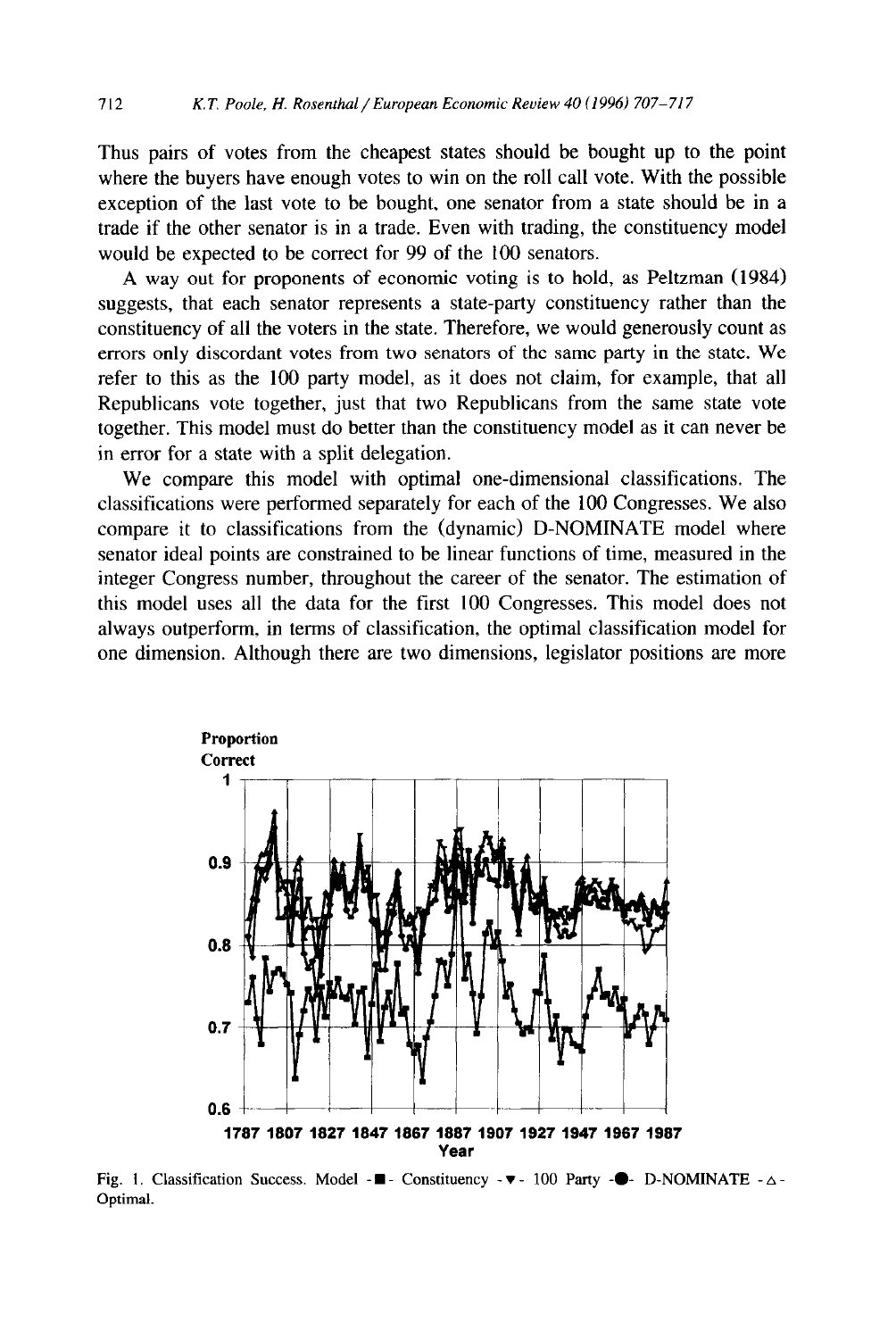

Fig. 2. Classification Success. Post World War II. Model -  $\blacksquare$ - Constituency -  $\blacktriangledown$ - 100 Party - $\blacklozenge$ -D-NOMINATE - **A -** Optimal.

constrained in the dynamic model. Moreover, the estimation is by maximum likelihood not by minimizing classification error. If, as is the case, the space is largely one dimensional, the extra degrees of freedom represented by the second dimension will not always offset the losses in classification ability imposed by maximum likelihood and temporally constrained ideal points. Roll calls with less than 2.5 percent voting for the minority position are excluded as are legislators voting less than 25 times in a Congress. There were 37,281 roll calls for an average of 373 per Congress. The number of states increases from 13 in 1789 to 50 in 1960.

The 100 party model does not better the classifications of either the two-dimensional D-NOMINATE model with linear trend or optimal classification in one dimension. In particular, it classifies worse than the optimal model after 1973 (Congresses 93-100). It is also a very unparsimonious model since it requires 50 (one per state) 'parameters' per roll call, or, for *q* roll calls, *50q.* In contrast, optimal classification requires one location for each of 100 senators and *q*  midpoints. Since  $q + 100 \ll 50q$ , the 100 party model is clearly a bad starting point for the analysis of roll call voting.

If economic models must be, on their own, utter failures, they may play an auxiliary role once ideology is taken into account. The marginal relevance of 'economic' factors is nicely shown in work by Loomis (1994). Loomis modified NOMINATE to be a probit rather than logit model. This modification permitted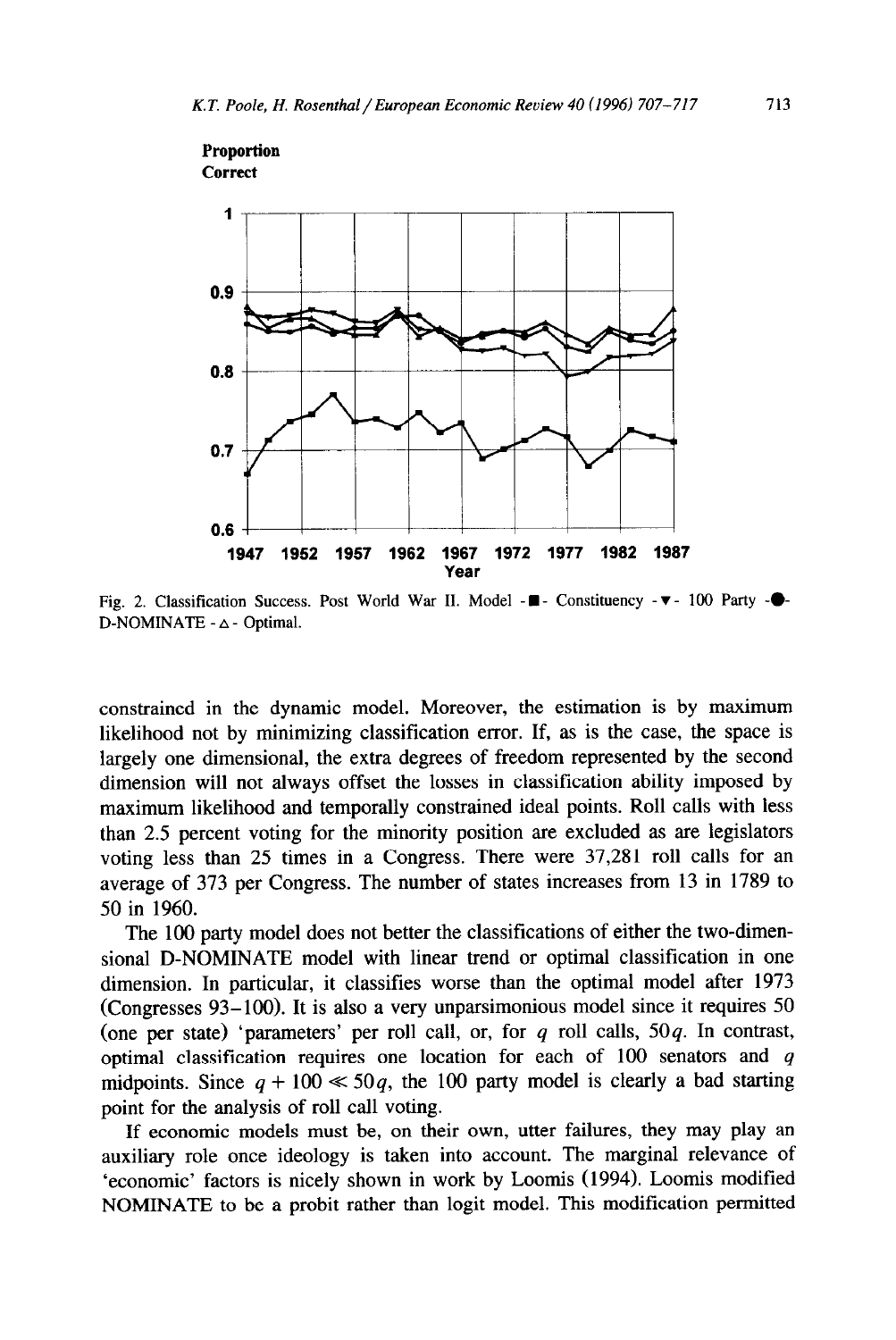

Fig. 3. Senate Correlations. -W Mixed Party Pairs - **v -** Same Party Pairs.

him to view the errors in voting  $<sup>5</sup>$  as correlated across senators from the same state</sup> and to estimate the degree of correlation. He estimated one correlation,  $\rho_{\rm s}$ , that applied to all pairs of senators who belonged to the same political party and another correlation,  $\rho_{\rm D}$ , which applied to all senators who belonged to different parties. If the senators are agents of 'median voters',  $\rho_s = \rho_p > 0$ ; if senators are agents of the '100 parties',  $\rho_s > \rho_p = 0$ ; and if elements of both median and party representation are active,  $\rho_s > \rho_p > 0$ . The results of the estimation are shown in Fig. 3 for the 1915 to 1986 period.

The 'median' model receives only weak support, The correlation of the errors when the senators are from the same state but different parties averages only around 0.2. The 100 party model fares better, as the same party correlation,  $\rho_s$ , averages around 0.5. Monte Carlo work by Loomis (1994) shows that the  $\rho_D$ 's, though small in magnitude, still are at least 3 times their standard errors. Consequently, it is clear that, if one controls for ideology, the two senators from the same state do not vote independently. Still, most of what NOMINATE does not explain cannot be explained by common interests of the two senators from the same state, even when they are from the same party.

Taking advantage of the Senate's having two senators from every state, we have presented overwhelming evidence, from 200 years of roll call voting, that simple ideological models account for the data better than simple economic models. The same technique could be applied to many settings outside the United States. For example, both France and Italy have had, at various times in the post-World War II period, multi-member constituencies under proportional repre-

 $<sup>5</sup>$  More precisely, he estimated the correlation in the errors in the utility function.</sup>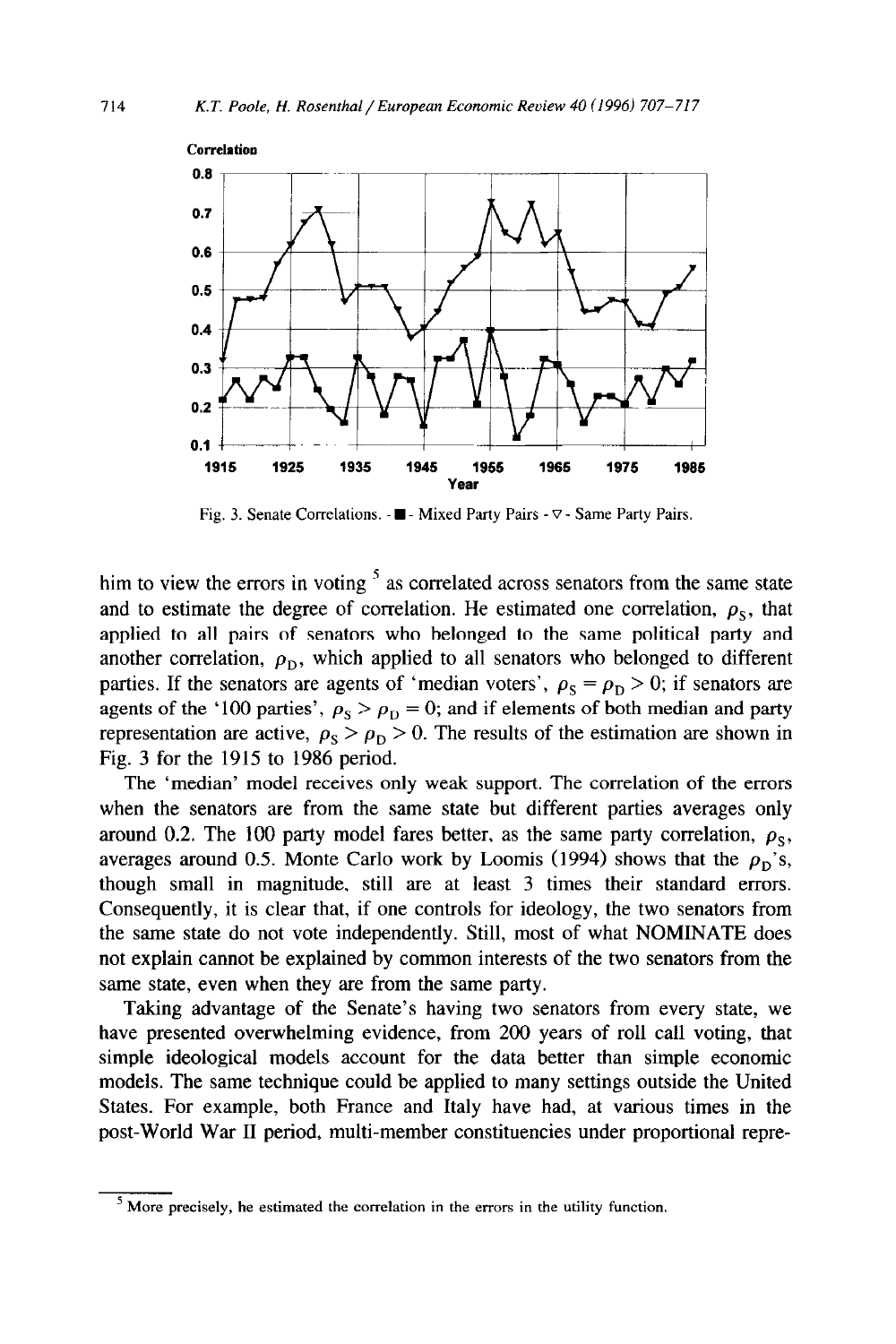sentation systems. These situations represent additional natural experiments for exploring the influences of geographic representation, political parties, and personal ideologies.

#### 3. A **role for economic interests?**

One might object that the comparisons of the previous section are biased against economic models since the comparisons cover all votes, including procedural votes and votes on 'non-economic' issues. But in a series of studies dealing with railroad regulation (Poole and Rosenthal, 1993, 1994), minimum wage (Poole and Rosenthal, 1991b), and surface mining (Poole and Rosenthal, 1985a; Poole and Romer, 1993) we have found that, when NOMINATE scores are added to the economic models, the NOMINATE score is by far the most influential variable and the economic variables remain at best second fiddles. The same result obtains in our own study of food stamp legislation (Rostan and Rosenthal, 1994) and in our comparison of Peltzman's (1984) approach to studying large sets of roll calls (Poole and Rosenthal, 1985a).

Of course, ideology is a 'reduced form' that incorporates economic interests. In a recent study, Levitt (1994) uses an instrumental variable approach to see how much of ideology (either interest group ratings or NOMINATE) is median voter interests, party interests, or personal ideology, the latter really englobing any influence that is not median voter or party. All are important, but personal ideology predominates. Levitt's finding parallels our finding (Poole and Rosenthal, 1985a) that, after regressing ideology on a broad set of economic variables and then using the residual from this regression as a regressor, the ideological residual is highly significant in logits with economic variables.

If the results previously presented in this paper argue that it may be difficult to see economic interests at work in regression-type analyses of roll call voting, one can nonetheless suggest that economic interests contribute to the framing of economic issues. For example, Romer and Rosenthal (1985) examine Senate voting in 1972 on the minimum size of a firm subject to inspection by the Occupational Safety and Health Administration (OSHA). Although voting on this issue was always strongly liberal-conservative as measured by NOMINATE, a 15 employee limit, passed in June, was changed to a 3 employee limit in October. During the interval, labor unions had almost certainly exerted pressure on pivotal, moderate senators who switched camps. Similarly, Rostan and Rosenthal (1994) show that while food stamp voting fits the spatial model nicely in both 1964 and 1967, the nature of the coalition and the angle of the roll call cutting line in a two-dimensional space shifted. Republican moderates became 'hooked' on food stamps as they faced increasingly large numbers of constituents who were recipients; Southern Democrats defected from the 1964 logroll.

The examples of safety inspections and food stamps argue that economic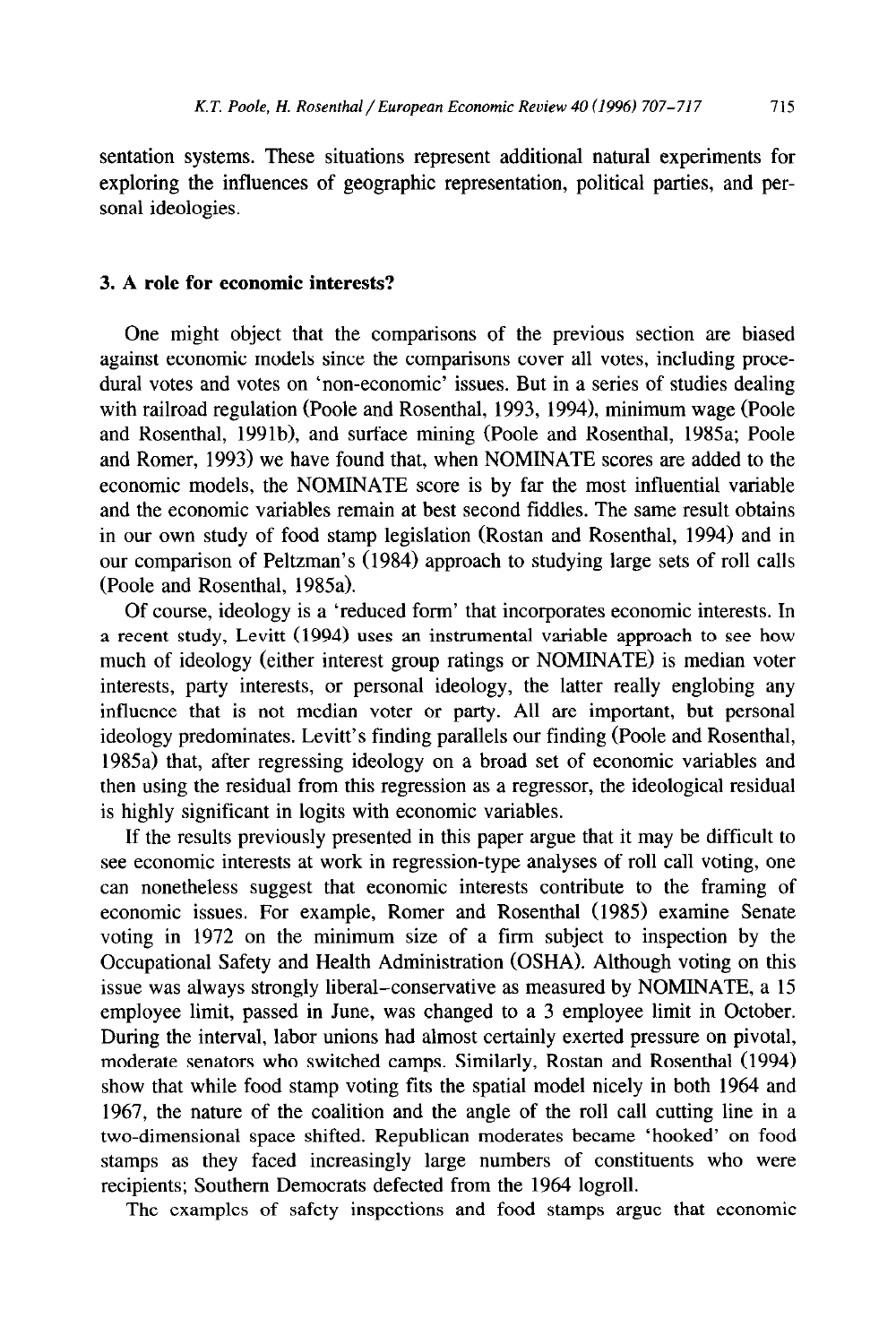interest are not so much absent as that they work in complex ways. The initial approach of economists in the 1970s and 80s was not successful not just because of measurement problems but because the median voter, issue-by-issue approach is a very inadequate model of the political process. The work on ideological models shows that the political process operates in a way that gives a very simple, left-right structure to the data. The next task, formidable but hopefully not impossible, is to show how the expression of economic interests is consistent with the ideological structure of roll call voting.

### **References**

- Cox, Gary W. and Matthew D. McCubbins, 1993, Legislative Leviathan (University of California Press, Berkeley, CA).
- Ferejohn, John, 1986, Logrolling in an institutional context: The case of food stamps, in: Leroy Resielbach et al., eds., Congress and policy change (Agathon Press, New York) 223-253.
- Gilligan, Thomas W., William Marshall and Barry R. Weingast, 1989, Regulation and the theory of legislative choice: The Interstate Commerce Act of 1887. Journal of Law and Economics 32, 35-61.
- Heckman, James N. and James M. Snyder, 1992, A linear factor model of roll call voting, Manuscript (University of Chicago, Chicago, IL).
- Kalt, Joseph P., 1981, The economics and politics of oil price regulation (MIT. Press, Cambridge, MA).
- Kalt, Joseph P. and Mark A. Zupan, 1984, Capture and ideology in the economic theory of politics, The American Economic Review 74, 279-300.
- Kau, James B. and Paul H. Rubin, 1979, Self-interest, ideology. and logrolling in congressional voting, The Journal of Law and Economics 21, 365-384.
- Kau, James B.. Donald Keenan and Paul H. Rubin, 1982, A general equilibrium model of congressional voting, Quarterly Journal of Economics 93. 271-293.
- Kiewiet, D. Roderick and Matthew D. McCubbins, 1991, The logic of delegation (The University of Chicago Press, Chicago. IL).
- Krehbiel, Keith, 1993, Constituency characteristics and legislative preferences, Public Choice 76, Nos. l-2, 21-38.
- Levitt, Steven, 1994, How do senators vote?: Disentangling the role of party affiliations, voter preferences, and senator ideology, Manuscript (Economics Department, Massachusetts Institute of Technology, Cambridge, MA).
- Loomis, Michael, 1994, Constituent influences outside the spatial structure of legislative voting, Manuscript (GSIA, Carnegie-Mellon University, Pittsburgh, PA).
- MacRae, Duncan Jr., 1966, Parliament, parties, and society (St. Martin's, New York).
- Myagkov, Mikhail and D. Roderick Kiewiet, 1995, Czar rule in the Russian congress of people's deputies? Manuscript (California Institute of Technology, Pasadena, CA).
- Peltzman, Sam, 1984, Constituent interest and congressional voting, Journal of Law and Economics 27, 181-210.
- Poole. Keith T. and Thomas Romer, 1993, Ideology. shirking and representation, Public Choice 77, 185-196.
- Poole, Keith T. and Howard Rosenthal, 1985a, The political economy of roll call voting in the 'multi-party' congress of the United States, European Journal of Political Economy 1, 45-58.
- Poole, Keith T. and Howard Rosenthal, 1985b, A spatial model for legislative roll call analysis, American Journal of Political Science 29, 357-384.